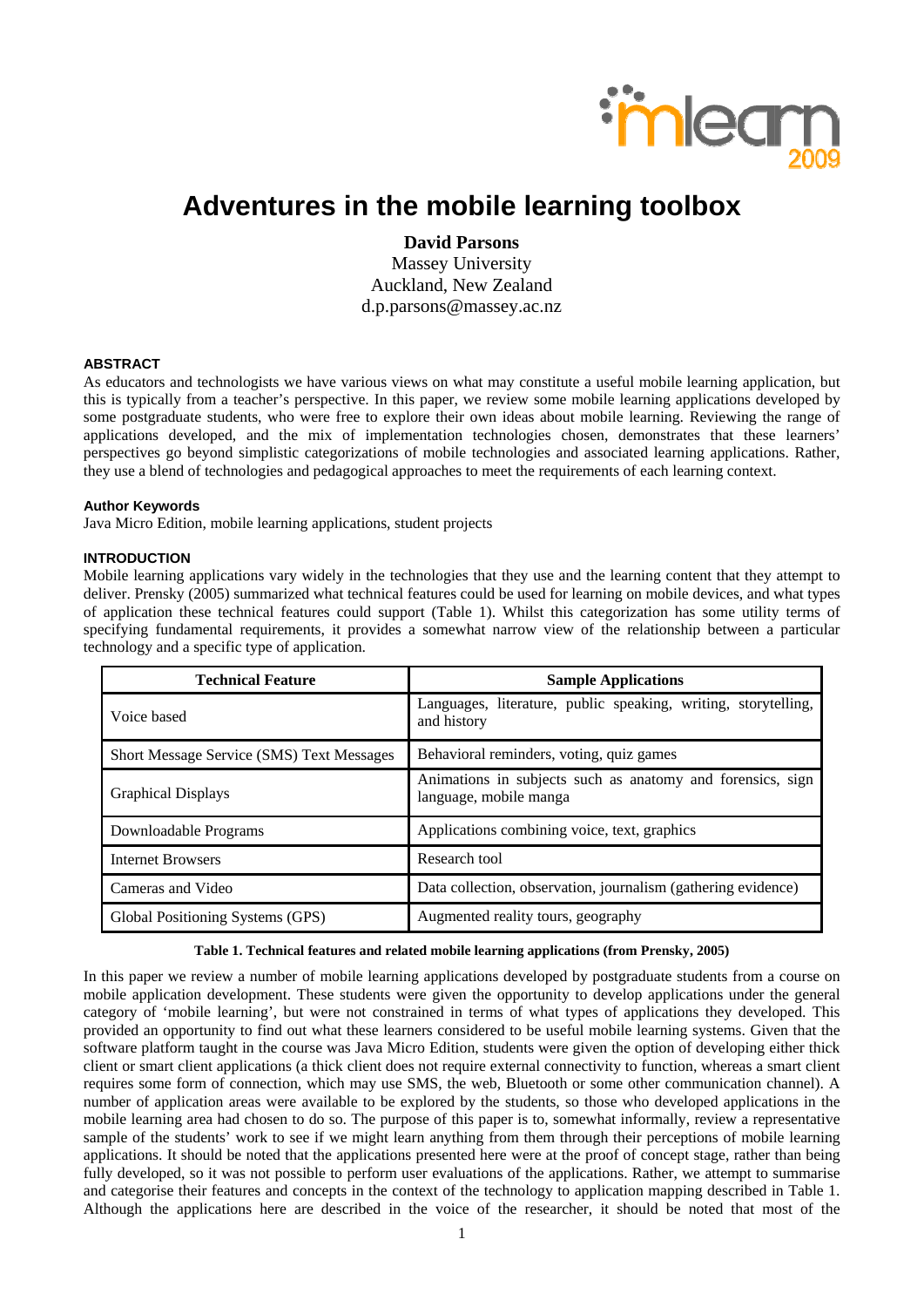motivations and concepts referred to were drawn from the students own project reports. The students concerned are individually credited in the acknowledgements section and have given permission for their work to be featured in this paper.

#### **THE MOBILE LEARNING APPLICATIONS**

In this section we describe a representative sample of the students' mobile learning applications, generally categorised under the headings of quizzes, games and puzzles, and contextual learning.

### **Quizzes**

Quizzes are popular components of learning systems, which can help the learner to improve their personal knowledge and problem solving ability (Yokomoto, 2000). These may of course address many different types of learning. One such quiz is the 'World Geo-Quiz' which asks geography questions at varying levels of granularity and difficulty (Figure 1). This system takes advantage of the graphics processing abilities of the Java client to display a range of map types at various zoom levels. After the user gives their answer, the country's flag along with further information about it are displayed, thus giving two levels to the activity, both testing existing knowledge and providing the opportunity for further learning.



**Figure 1. The mobile geography quiz system** 

Another application that might be categorized under the 'quiz' heading, though with a somewhat different intent, was of note because of the chosen context. The university makes previous exam papers available to students via the library web site, where they can be downloaded as PDF files. However one of the students proposed that these should be converted to mobile format, where they would be both more widely available and (potentially) also self marking. The mobile exam revision system (Figure 2) is simple in concept but has the advantage of obvious utility. The client is a very simple text based system, though smart in the sense that it would need to update its example database regularly via the web (assuming an appropriate server side application).



**Figure 2. The mobile exam revision system** 

A common activity for learner drivers is to practice for their theory test in order to gain their driving license. One of the quiz based systems was a mobile version of the New Zealand multiple choice driving theory test. Although the question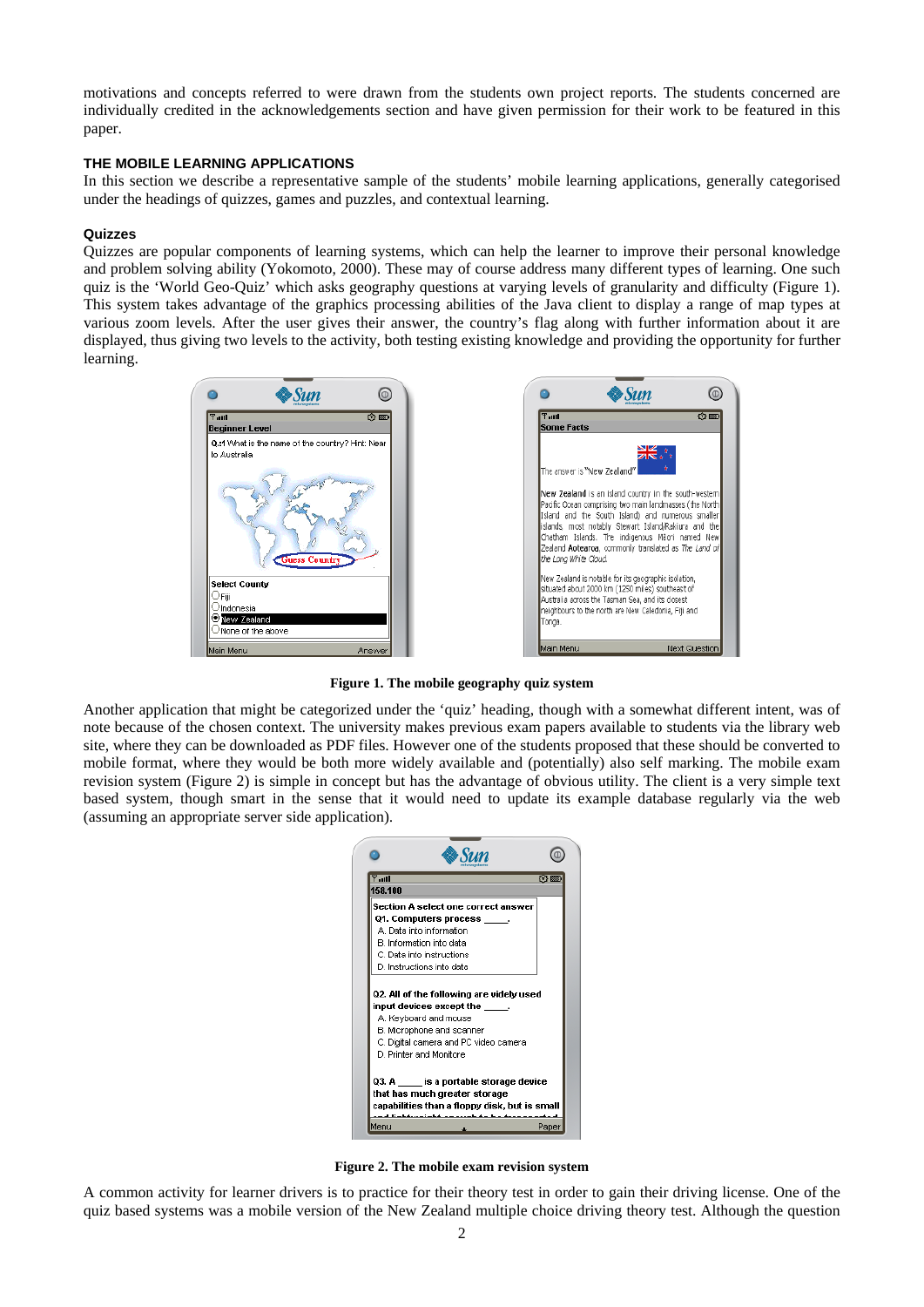material is currently available on the web, as well as in print form, the web based version only displays questions and does not support either initial learning or interactive testing and feedback. The mobile system (Figure 3) therefore provides a more functional implementation, as well as providing the benefit of mobility. The system has two modes, learning and testing. The mode can either be selected from the start, or can be switched dynamically, e.g. the user can choose to spend time learning from the system, take a complete test, or learn a feature of the road code and immediately switch to test their learning about that particular aspect of the road code. The overall approach to the design was based on Seong's usability guidelines (Seong, 2006.)



 **Figure 3. The mobile road code system** 

Perhaps the key feature of both the past exam paper system and the road code system is that both are addressing relatively urgent goal driven activities, in both cases assisting the learner to prepare for some form of examination. In these situations, having access to revision material any time, any place, with automatic assessment, can be extremely useful.

#### **Games and puzzles**

A number of important skills can be developed by using games, including strategic thinking, planning, communication, application of numbers and data handling (Kirriemuir and McFarlane, 2004.) However the design of the game needs to take account of structural problem solving, challenging the learner to transfer knowledge, learn about systems, test postulates and communicate effectively (Klopfer, 2008.) Two of the students created mobile games based on variants of the classic Space Invaders. In one of these games, players have to solve arithmetic problems before they are able to shoot at the Space Invaders (Figure 4.) The key in this game is solving the mathematical problems quickly enough to be able to shoot enough Space Invaders. There are difficulties trying to teach children new concepts and ideas within a mobile game as they often just focus on the game rather than learning or remembering the content (Agarwal et al., 2008.) Therefore this game focuses on reinforcement of skills, rather than new content.



**Figure 4. A space invaders variant for practicing high speed mental arithmetic** 

In the other Space Invaders variant, 'Txt Invaders', the learning content is based on multiple players sending each other SMS messages containing one or more words (Figure 5). The words score differently depending on their size and the combination of consonants and vowels. Consonants are harder to destroy than vowels because they require two hits rather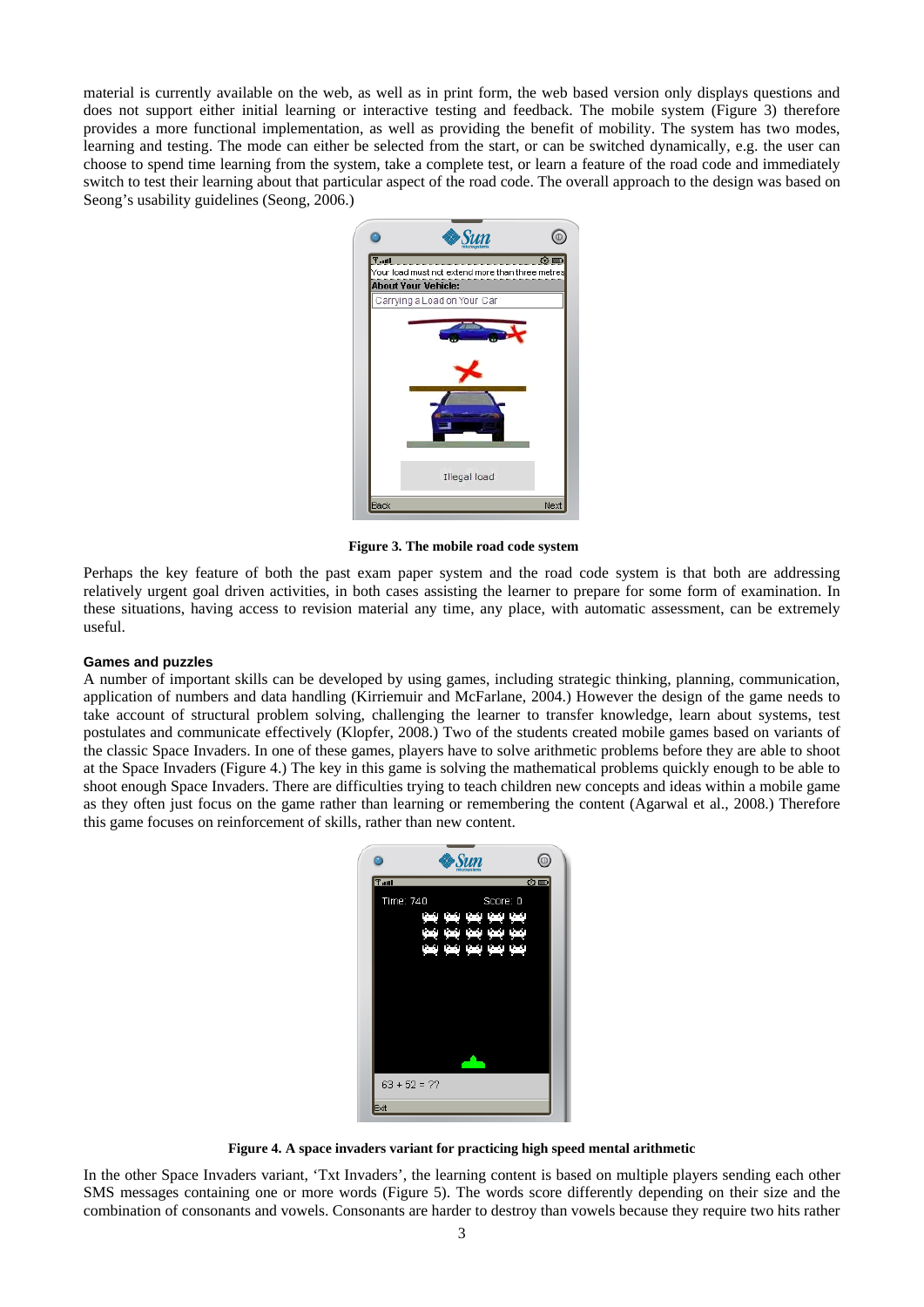than one. Thus the construction of the words by the sender controls both the score that the other player can achieve, and the score that the sender will achieve if the other player is unsuccessful. Thus the game incorporates word play (constructing words of a suitable size comprising different balances of consonants and vowels), arithmetic and adaptive strategy.

Unlike the other space invaders style game, which was for an individual learner, this game attempts to integrate the social messaging aspect of SMS into an asynchronous game format which permits a degree of pervasive gaming to occur. Pervasive gaming is defined by Montola (2005) as 'a game that has one or more salient features that expand the contractual magic circle of play socially, spatially or temporally'. Unlike synchronous multi player gaming, this game exploits the send and reply nature of SMS to encourage extended participation without requiring both players to be playing and connected simultaneously as is the case in most online games, making it more suitable to the intermittent, context dependant nature of mobile interaction.



**Figure 5. TxtInvaders, an asynchronous multi player word and number game** 

Another of the systems took its inspiration from a learning game already implemented on desktop computers, and ported it to the mobile context. This 'Number Jigsaw Puzzle' (Figure 6) was based on an idea from Huang et al (2007), where operands have to be moved in a cell based pattern. The basic idea is that players must fill a three by three square with nine operands such that the sums along the vertical columns, horizontal rows and diagonals equal a predefined value that has being set. Learners can derive a number of benefits from solving puzzles like this; they become involved in a process of inquiry and discovery, they develop strategies to find better solutions to a given problem, and they develop mathematical and logical thought processes (Huang et al., 2007).

In porting and adapting the game to the mobile context, a model of increasing challenge and reflection was adopted, based on Sedig (1997), which in turn builds on Csikszentmihalyi's Optimal Flow Learning Experience (1988).

|                                | Ð                           |             |                         |              |  |  |  |
|--------------------------------|-----------------------------|-------------|-------------------------|--------------|--|--|--|
| $T$ ull                        | <b>Number Jigsaw Puzzle</b> |             |                         | ⊙            |  |  |  |
| Game: 1 - Easy - Cells Left: 6 |                             |             |                         |              |  |  |  |
| 9<br>+ +                       | 15<br>$+ +$                 | 14<br>$+ +$ | 16<br>$+ +$             | $^{18}_{++}$ |  |  |  |
| 14<br>$+ +$                    | 5                           |             |                         |              |  |  |  |
| 19<br>$+ +$                    | $\overline{2}$              | 8           |                         |              |  |  |  |
| $^{12}_{++}$                   |                             |             |                         |              |  |  |  |
|                                |                             |             |                         |              |  |  |  |
|                                | 5                           | 9           | 4                       |              |  |  |  |
|                                | ₫<br>3                      | 8           | $\overline{\mathbf{c}}$ |              |  |  |  |
|                                | 7                           | 8<br>1      | 9<br>6                  |              |  |  |  |
|                                |                             |             |                         |              |  |  |  |
| Exit                           |                             |             |                         | Menu         |  |  |  |

**Figure 6. The number jigsaw puzzle.**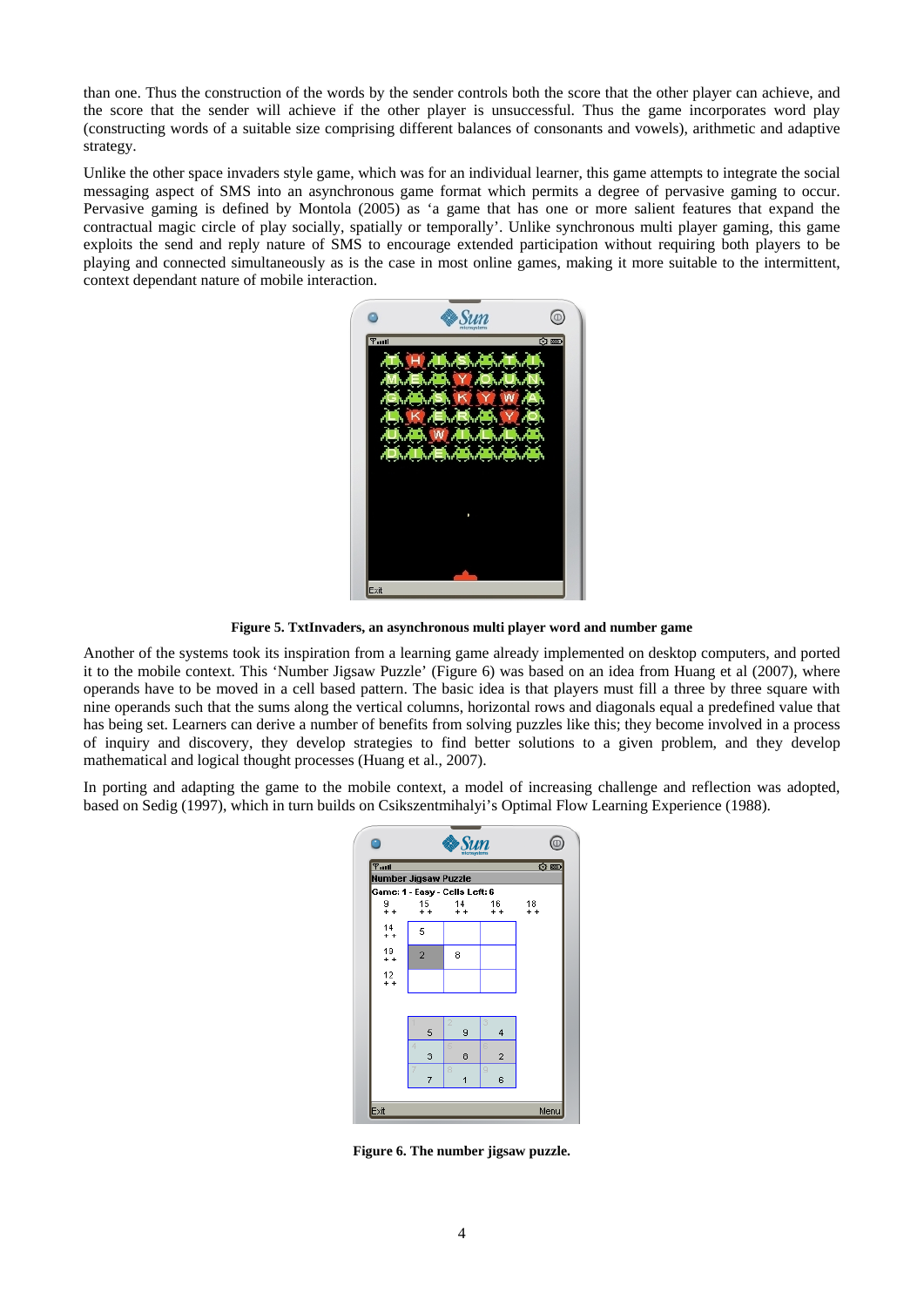Among the multi player collaborative systems was a word game based on hangman, though in this version the player loses if the princess gets eaten by the dragon (Figure 7). The design of the game was based on recommendations from Mitchell (2004) for developing mobile learning games, which include simple start-up procedures, minimizing levels of frustration and maximizing the likelihood of satisfactory outcomes, being appropriate for the device, encouraging cognitive skills, providing different kinds of feedback and playing with other learners. A key feature of this system is that the multi player interaction is supported by Bluetooth, making it free to play with others.



**Figure 7. The multi player word game.** 

The games and quizzes developed by the students were interesting because in many cases they attempted to address not simply an arbitrary implementation, but based their work on some theoretical basis. Whilst there is perhaps an assumption that such activities tend to be engaging, creating immersive flow experiences, this can only be the case if the application design is appropriate to the learner. By considering such design issues gleaned from the literature, including the role of collaborative learning, these students were able to create systems that displayed such qualities.

#### **Contextual learning**

One system, based on the work of Wilhelm at al (2004), explored some useful design concepts in collaborative, contextual learning. In this system, photographs could be annotated in order to either ask questions or deliver information (Figure 8). This system takes full advantage of both the mobility and connectivity of mobile devices. Pictures can be taken in situ, annotated by the user and then sent to another person using Multimedia Messaging Service (MMS) messages. This communication could be from the teacher to the learner, providing information, or from the learner to the teacher, asking questions.



**Figure 8. The image annotation system.** 

In conducting informal interviews based on the initial design and prototype of the system, the student gained positive responses from a number of interviewees. One, a painter with a number of apprentices, said it would be useful in managing the apprentices on remote sites, for example by ensuring that they were using the right paint in the right area by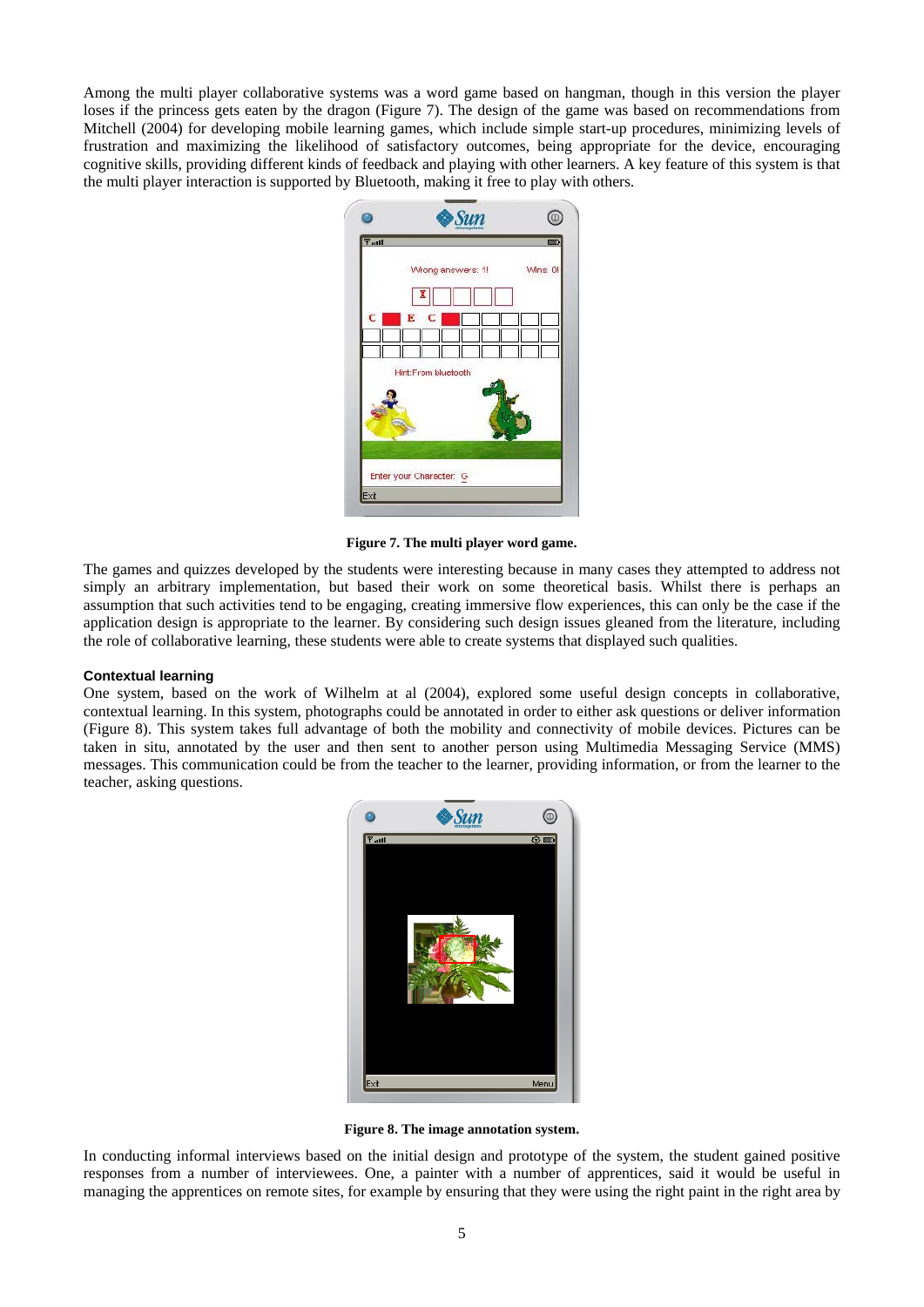annotating photos of paint tins. Another respondent felt that the system would be very useful on their regular visits to China, where photos of signs could be annotated and sent to a translator.

# **DISCUSSION**

We began this paper with a summary of Prensky's (2005) mapping of technologies to applications, and followed this with an overview of a number of mobile learning applications developed by students. It is clear from these examples that a simple mapping between technology and application does not tell the whole story. In fact many of the applications we have described combine together a number of technologies to create rich applications that leverage appropriate tools to meet user needs. We can see that an individual application may utilize more than one technical feature, depending on the nature of the client application. Clients may be thin (internet browser) thick (installed only on the device) or smart (utilizing both local applications and connectivity to servers and/or peers), and this functionality may switch between different modes depending on the current task. All of the examples shown here are of course downloadable programs, but in addition several of them use connectivity (internet, SMS, also MMS and Bluetooth) and several also use graphics, both image based and programmatically generated. Table 2 summarizes the richness of these applications, the range of client types, the application types (from Prensky's list) the variation in learning focus, and the different types of learner engagement, which may be opportunistic (i.e. leaning in available moments), goal driven (e.g. passing a test) immersive (e.g. gaming) collaborative (working with other users) or contextual (working within a real world context.)

| <b>Mobile Learning</b><br><b>System</b> | <b>Client Type</b>                  | <b>Application Type</b>                                                                                                       | <b>Learning focus</b>                         | <b>Engagement</b> type        |
|-----------------------------------------|-------------------------------------|-------------------------------------------------------------------------------------------------------------------------------|-----------------------------------------------|-------------------------------|
| Geography Quiz                          | Thick                               | Downloadable Programs,<br><b>Graphical Displays (Images)</b>                                                                  | Geography                                     | Opportunistic, goal<br>driven |
| Arithmetic Space<br><b>Invaders</b>     | Thick                               | Downloadable Programs,<br><b>Graphical Displays</b><br>(Progammatic)                                                          | Mental arithmetic                             | Immersive                     |
| TxtInvaders                             | Thick - peer<br>to peer             | Downloadable Programs,<br><b>Graphical Displays</b><br>(Programmatic), Short<br>Message Service (SMS)<br><b>Text Messages</b> | Vocabulary, strategy<br>and mental arithmetic | Collaborative                 |
| Number Jigsaw Puzzle                    | Thick                               | Downloadable Programs,<br><b>Graphical Displays</b><br>(Programmatic)                                                         | Spatial problem<br>solving and<br>arithmetic  | Immersive                     |
| Princess and Dragon<br>Word Game        | $Thick - peer$<br>to peer           | Downloadable Programs,<br><b>Graphical Displays (Images</b><br>and Programmatic),<br>Bluetooth                                | Vocabulary                                    | Collaborative                 |
| Driving Theory Test<br>Preparation      | Thick                               | Downloadable Programs,<br><b>Graphical Displays (Images)</b>                                                                  | Road rules, event<br>focused                  | Opportunistic, goal<br>driven |
| Past Exam Revision                      | Smart - web                         | Downloadable Programs,<br><b>Internet Browsers</b>                                                                            | General, event<br>focused                     | Opportunistic, goal<br>driven |
| <b>Photo Annotation</b>                 | S <sub>mart</sub> – peer<br>to peer | Downloadable Programs,<br><b>Graphical Displays (Images</b><br>and Programmatic),<br>Cameras and Video, MMS                   | Environmental /<br>professional               | Contextual, goal driven       |

**Table 2. Categorising the mobile applications.** 

# **CONCLUSIONS**

In this paper we have reviewed some student initiated mobile learning applications in order that we may gain some insight into learners' perceptions of what mobile learning applications might be like. Whilst there are many publications documenting types of mobile application, these have not been from the perspective of learner centred development tasks. By enabling learners to explore their own views of the potentials of mobile learning, we have been able to identify what they see as its core attractive features. As a result of the insights gained in this paper, mobile learning researchers can perhaps ensure a more reliable uptake of their systems by learners. In many cases we can see that the students have taken on board the key message that "Successful technologies are those that are in harmony with end-users' needs." (Shneiderman, 2002). The range of chosen technologies suggests that these learners are aware of the need to choose the appropriate technology for a given application, rather than applying a one size fits all approach. Some clients have no connectivity, other use various types of connectivity including the Web, SMS, MMS and Bluetooth. Some systems use text, others use images and others use generated graphics. If we compare the applications to Table 1, we can see that we